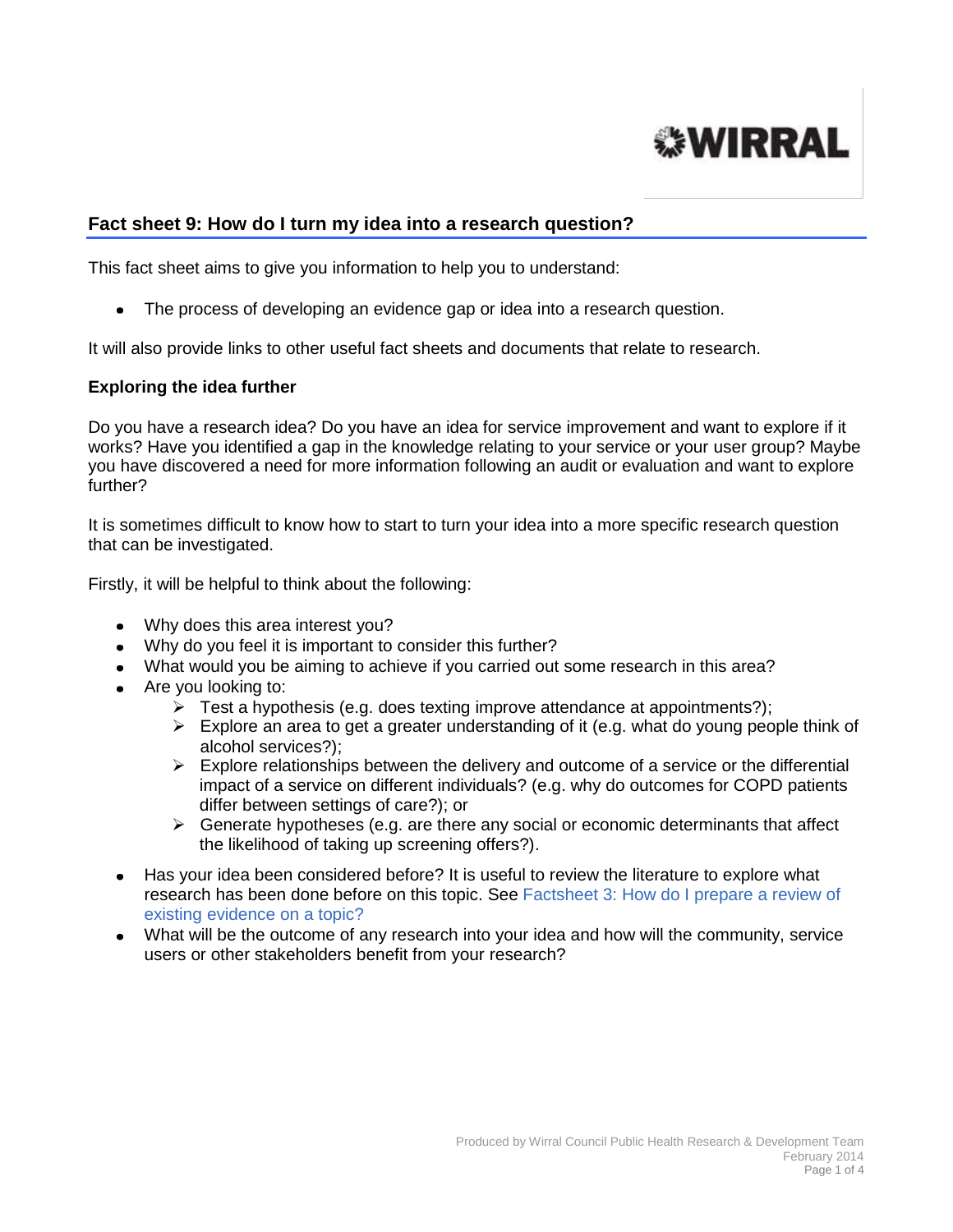# **Formulating a focused question**

Developing a research question enables you to describe the research you will undertake and begin to plan how you will do it. To ensure your research question is clear and concise consider the following:

## *Purpose:*

Review relevant literature to ascertain whether there is a gap in the knowledge, and help you refine your research idea. Consider what you want to know, and why you want to know this. Determine the aims and objectives of your study. These need to be realistic. Your aims (what you want to find out) and objectives (how you will find this out) need to be clear and measurable, and be achievable within the budget and timescale that you have set.

#### *Population:*

Define your population of interest (this will link in with the scale and scope of your project). Be clear about who will be included and who will be excluded from your research. Consider whether you can access this population feasibly within your budget and timeframe, and if this access route will provide you with a representative sample. Your population may be based upon a clinical condition (e.g. asthmatics), health behaviour (e.g. smoking), demographic characteristics (e.g. residents of a particular neighbourhood), or a mixture of these. Within these categories you may wish to focus further by age, sex, ethnic group, risk profile or other condition.

#### *Outcomes:*

Consider the expected outcomes of your research and how you will measure these. Can you measure all of these within your budget and timescale? Are there any other outcomes that you need to consider? (e.g. a weight management programme may consider BMI the primary measure of change, but are there other outcomes you may also be interested in, such as self-esteem or quality of life?).

#### *Types of research questions:*

Descriptive – where the aim of the study is to describe something (such as the percentage of people who access a service, or the experiences of heart failure patients). You could choose to use qualitative or quantitative methods for a question of this type.

Relational – explores the relationship between one variable and another (e.g. is obesity associated with residential deprivation? or is smoking associated with age?). Typically quantitative in nature, statistical analysis will help you understand whether one variable is significantly related to another.

Causal – does one thing cause or affect another (e.g. does smoking cause lung cancer? or does alcohol cause depression?). Typically quantitative in nature, statistical analysis will help you understand whether one variable does significantly cause or affect another.

*CAUTION: Be careful not to confuse relational and causal – for example obesity may be associated with deprivation, but deprivation does not cause obesity.* 

For further information about methods and analysis see [Fact sheet 15. What are the best research](http://info.wirral.nhs.uk/intelligencehub/howtofact-sheetsonevidence&research.html)  [evaluation methods to use?](http://info.wirral.nhs.uk/intelligencehub/howtofact-sheetsonevidence&research.html) and [Fact sheet 17. How do I analyse and interpret my data?](http://info.wirral.nhs.uk/intelligencehub/howtofact-sheetsonevidence&research.html)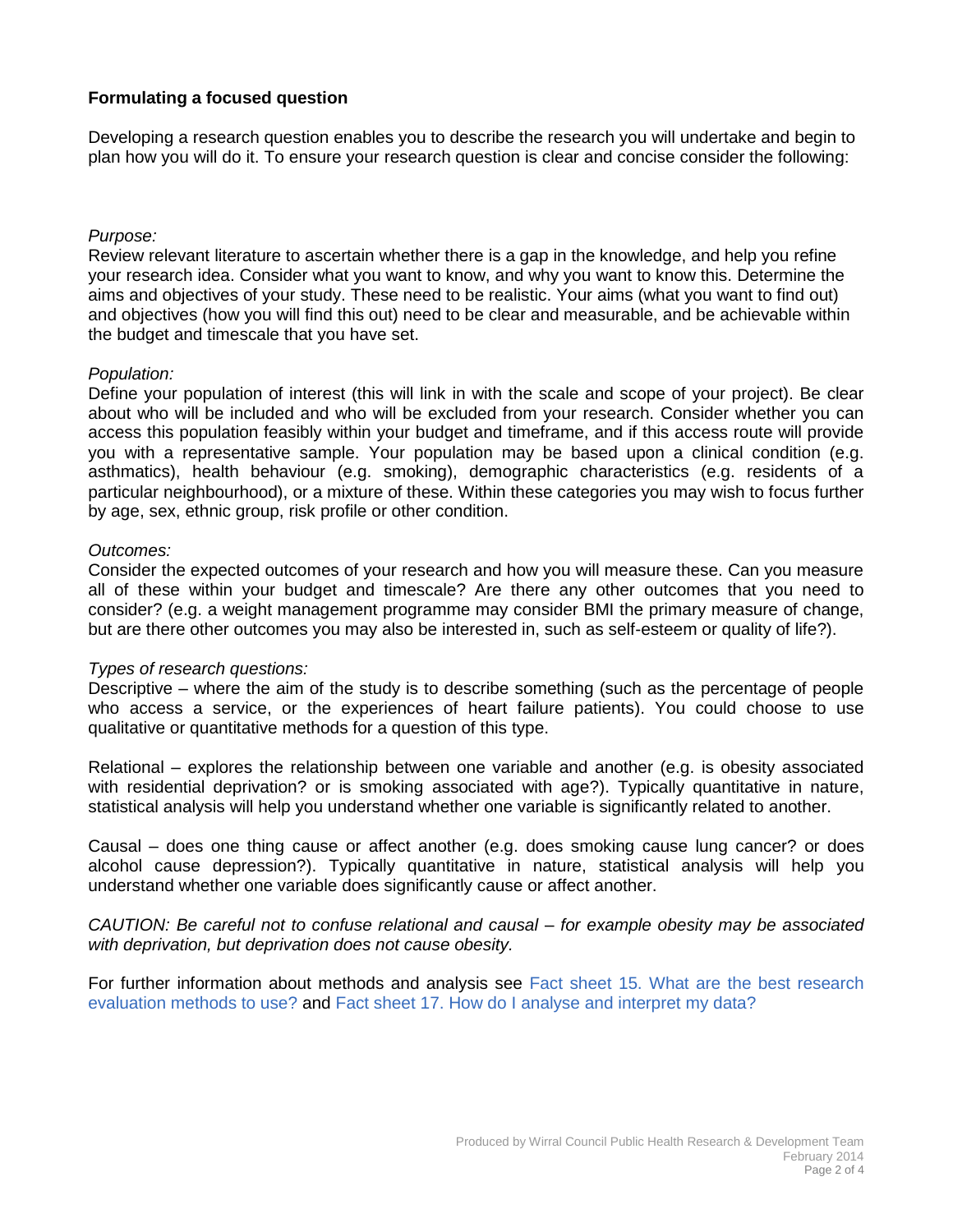# **PICO tool**

If your research involves exploring the impact of an intervention (e.g. an activity, initiative or new service) you may find the PICO tool a useful framework for structuring and focusing your research question. This considers four central components of a research question; [population \(P\),](http://www.usc.edu/hsc/ebnet/ebframe/PICO.htm#P#P) [intervention](http://www.usc.edu/hsc/ebnet/ebframe/PICO.htm#I#I)  [\(I\),](http://www.usc.edu/hsc/ebnet/ebframe/PICO.htm#I#I) [comparison \(C\)](http://www.usc.edu/hsc/ebnet/ebframe/PICO.htm#C#C) and [outcome\(s\) \(O\).](http://www.usc.edu/hsc/ebnet/ebframe/PICO.htm#O#O) The key is to be as specific as possible in your definitions.

- **P -** The first step is to identify the specific **population (P)** of interest. This might refer to a clinical condition, (e.g. children with asthma, diabetics), a health behaviour (e.g. long-term smokers, physically inactive adults), demographic characteristics (e.g. a specific age group or residents of a particular neighbourhood) or a health state (e.g. those with poor mental wellbeing). Within these categories, consider whether to focus further by age, sex, ethnic group, risk profile or other clinical condition.
- **I -** The **Intervention** can refer to what you plan to do for that patient or group as part of the research or the existing intervention that you are exploring. This may include the use of a specific diagnostic test, treatment, medication or behavioural intervention (such as the impact of a weight management service for obese young people; the effectiveness of one medication versus another; or the impact of a course of CBT, for example).
- **C -** The **Comparison** or comparison intervention is the third phase of the question, which relates to comparisons with standard treatment or the main alternative you are considering (this might include treatment as usual). For example, if your intervention was a new treatment for obesity, you may want to compare this to existing health interventions (such as a weight management service enhanced with CBT versus usual weight management service).
- **O -** The **Outcome** specifies the result(s) of what you plan to accomplish, improve or affect and should be measurable. Outcomes may consist of relieving or eliminating specific symptoms, improving or maintaining function or change in health behaviour e.g. improved survival rate, most cost effective treatment etc. If relevant, the timescale of an outcome should be considered.

A simple (fictitious) example of the above process for formulating a question is given below, showing the difference between a weak (unfocused) question and a strong one. A suggested template is also included.

**Issue to investigate**: - a commissioner needs to decide how best to invest resource to increase the uptake of Chlamydia screening amongst target groups. Social networking has been highlighted as a possible route to investigate.

## **Weak research question** (non specific PICO):

"Does a social media presence (**I**) affect the uptake of Chlamydia screening (**O**) amongst young people (**P**)?" (NB no '**C**' considered)

## **Stronger research question** (specific PICO):

"Does the development of a Facebook group signposting screening services (**I**) lead to an increase in the rate (numbers per month) (**O**) of 18-24 year olds in Wirral (**P**) being screened for Chlamydia, compared with the current rate of screening (**C**)?"